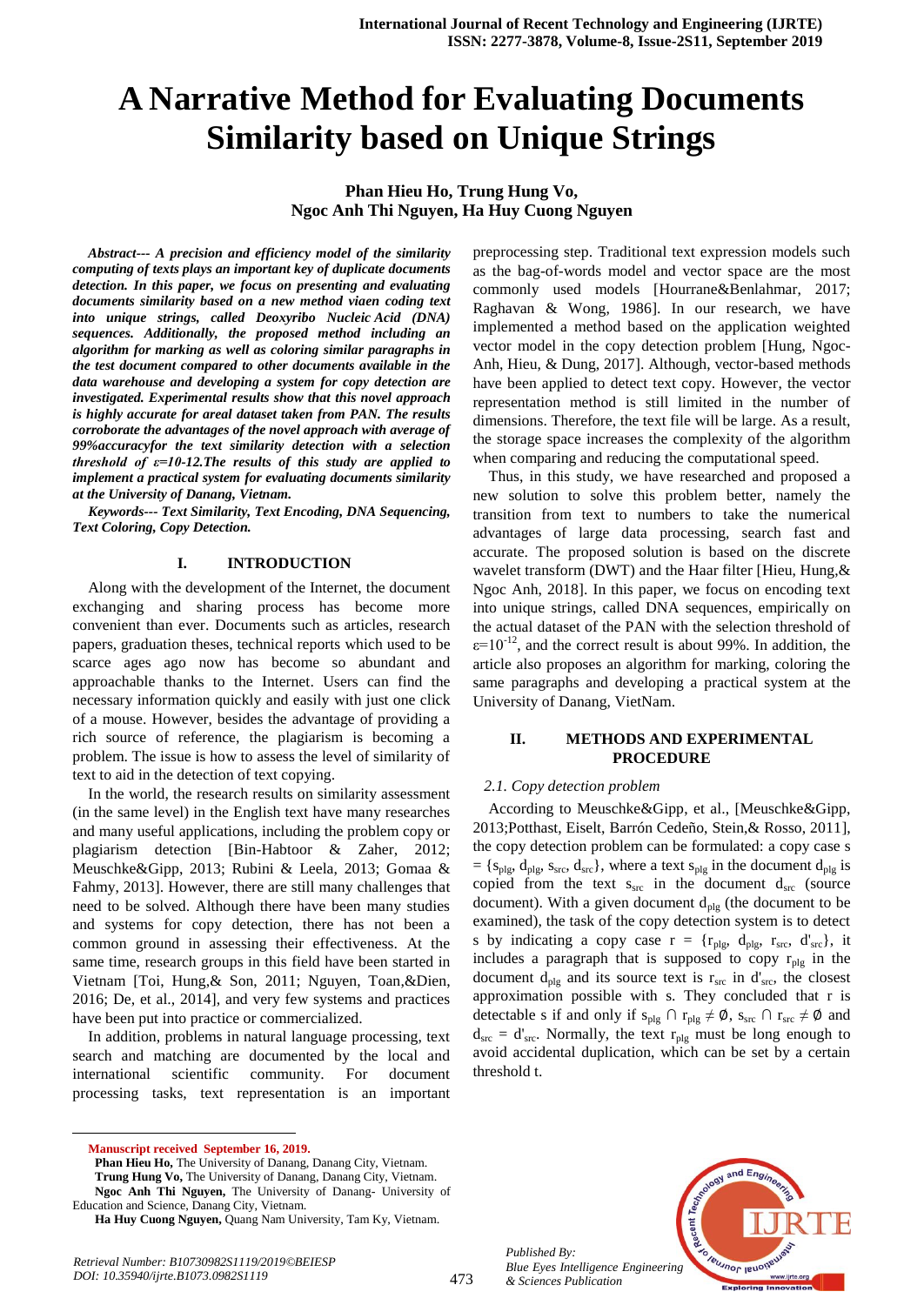In the copy detection system, in order to compare the similarity between the chunks of text, s was found by searching for the document d'<sub>src</sub> from a set of very large documents  $D$  and extract  $r_{src}$  and  $r_{ply}$  from the two documents  $d'_{src}$  and  $d_{plg}$  based on a detailed comparison between the two documents.

The commonality of copy detection methods is that they measure the similarity of the text T with the texts in D. The similarity measurement of two texts is usually based on measuring the similarity between paragraphs or unit elements (chunk) in T with the chunk of text in D. There are many different copy detection solutions that define different unit components. These unit elements can be words, ngrams, sentences, or paragraphs. Figure 1 shows how to handle the text copy detection.



**Figure 1: Describe how to handle text copy detection**

#### *2.2. DWT and Haar filters*

As known, Discrete Wavelet Transformations (DWT) are simple and fast and are used very effectively in digital signal processing.

DWT signals for one-dimensional signals are described as follows: The signal is divided into two parts, the high frequency part and the low frequency part. Low frequency components are further divided into two parts of high and low frequencies; These steps are called sampling steps in down. Besides, the complexity of coding is linear and supports multiple resolutions. Multivariate analysis utilizes digital filtering techniques during analysis to filter interference and identify abnormal signals [Jeeralbhavi, Pujari, &Seeri, 2016; Mallat, 1989]. Multivariate analysis is likely as two signal filters, each of which is analyzed into two components, namely: the approximation component, A, and the detailed component, D, corresponding to the low and high frequency components, respectively. Figure 2 shows multi-resolution analysis using DWT. Two low pass filters use the proportional  $\Phi(x)$  and the high pass filters use the Wavelet  $\psi$  (x) function. The relationship between the scaling function and the function Wavelet is given by:

$$
\phi(x) = \sum_{k=0}^{N-1} C_k \phi(2x - k)
$$
\n(1)\n
$$
\phi(x) = \sum_{k=0}^{N-1} C_k \phi(2x - k)
$$
\n(2)

$$
\psi(x) = \sum_{k=0}^{N-1} (-1)^k C_k \cdot \phi(2x + k - N - 1)
$$
\n(2)

where:  $C_k$  is a scalar value for determining the scaling factor.





Filter calculations are carried out with different layers to reduce the computed mass, when passing each filter, the sampled signal is reduced twice. For each layer, the signal has a different resolution, so DWT is called a multiresolution analysis. At each layer, the expression for the filter is given by the following formula:

$$
y_{high}(n) = \sum S(n).g(2k-n)
$$
 (3)

$$
y_{low}(n) = \sum_{n}^{n} S(n) \cdot h(2k - n)
$$
 (4)

where  $S(n)$  is the signal;  $h(n)$  is the impulse response of the low pass filters corresponding to the ratio function *Φ(n)*;  $g(n)$  is the impulse response of the high pass filter corresponding to the Wavelet function  $\psi(n)$ . These two filters are related in the following way:

$$
h(N - 1 - n) = (-1)^n g(n)
$$
 (5)

where: *N* is the number of samples in the signal.

As mentioned above, we see DWT separating the signal into approximate and detailed components (or approximation coefficients and detailed coefficients). After decomposing the signal, reconstruct the original signal so that it does not lose information by combining the approximate and detailed components together through the inverse discrete wavelet transform. Transform - IDWT). The signal  $S(n)$  can be reconstructed following the inverse steps

given by the formula:  
\n
$$
S(n) = \sum_{k} y_{high}(k).g(2k - n) + y_{low}(k).h(2k - n)
$$
\n(6)

Therein,  $y_{high}(k)$  and  $y_{low}(k)$  respectively are the output signal after passing through the high pass filter and the low pass filter.

In the case of the Haar filter, it was introduced by Hungarian mathematician Alfred Haar and put into practice in 1910 [Stanković & Falkowski, 2003]. Haar is a discontinuous wave, like a jump function. In the discrete wavelet transform, the Haar Wavelet line, also known as the Haar filter, is commonly used in data mining and indexing. The Haar Wavelet is one of the first examples of small and orthogonal wavelet transformations [Popivanov, 2001].

*Published By: Blue Eyes Intelligence Engineering & Sciences Publication* 



*Retrieval Number: B10730982S1119/2019©BEIESP DOI: 10.35940/ijrte.B1073.0982S1119*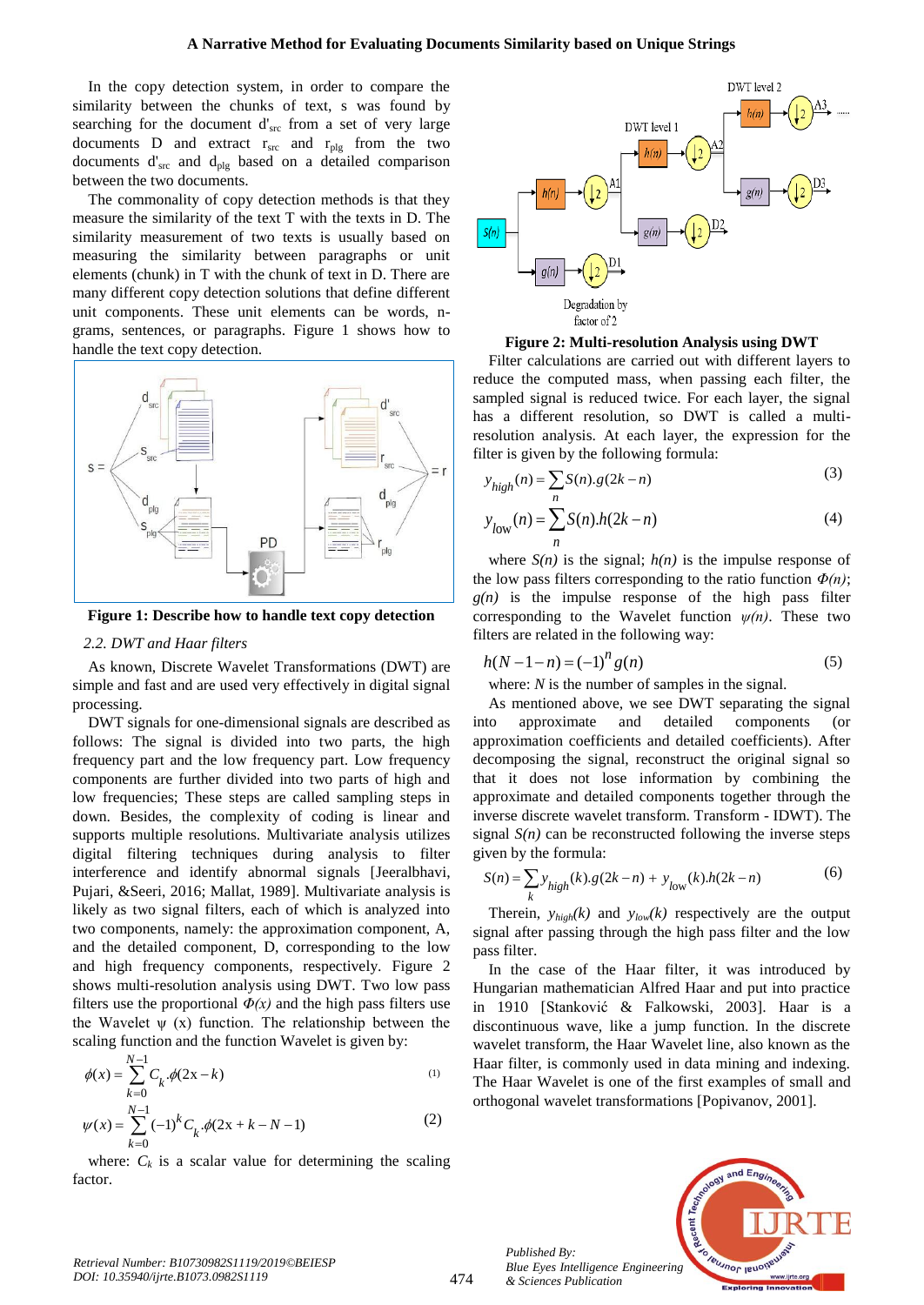Haar Wavelet has two functions as a proportional function and the Wavelet function is defined by the formulas

by [Chan& Fu, 1999]:  
\n
$$
\psi_i^j = \psi(2^j x - i) \qquad i = 0, ..., 2^j - 1 \tag{7}
$$

with 
$$
\psi(t) = \begin{cases} 1 & \text{with } 0 < t < 0.5 \\ -1 & \text{with } 0.5 < t < 1 \\ 0 & \text{with another} \end{cases}
$$
 (8)

Haar line has the form as square wave as shown in Figure. 3.



**Figure 3: Haar Wavelet**

Due to its low complexity, the Haar filter was primarily used for sample identification, image processing, digital signal processing,... [Jeeralbhavi, Pujari, &Seeri, 2016; Mallat, 1989].

The operating speed of the Haar filter is the fastest in all wavelet waves because the coefficient of the Haar function is  $1$  or  $-1$ .

Haar filters can decompose signals into different components of the frequency domain. The 1-D DWT divides the input signal into two components (that is, the average component and the component component) by

calculating the low pass filter and the high pass filter [Liang & Chen, 2004].

With the input data being a sequence of numbers, Haar transforms pair two consecutive numbers in this sequence. The digits of the pairs are stored, while their sum forms a new string that is used as the input for the next conversion. This process is repeated and eventually results in a series of numbers consisting of the value of pairs of numbers over variables and a sum value. Haar transformations are a simple form of compression that includes processing such as averaging, signaling, storing details, eliminating data, and reconstructing data so that data after processing similar to the original data [Raviraj&Sanavullah, 2007].Thus, the research using the Haar filter to convert real-time serial signals into DNA for calculating, treating and filtering signals is feasible and highly feasible.

#### *2.3. Proposed method*

Through research on DWT and Haar wavelet, we propose the idea to convert the text into a sequence in real time (via digitizer) and use filters Haar in DWT to detect patterns weirdo, the text data to be converted and expressed as ranges represented by real numbers  $\mathbf{x} = [x_1, x_2, \dots, x_N]$ . In the following, the proposed process of coding the text into a real DNA sequence and the algorithm for coloring identical text for use in a text-to-speech detection system will be analyzed.

# *2.3.1. The process of encoding text into real numbers*

Text data is converted and expressed as real numbers  $(T =$  $t_1, t_2, ..., t_n$ ). To determine the degree of similarity between the two sequences  $X = x_1, x_2, \ldots, x_n$  and  $Y = y_1, y_2, \ldots, y_n$  need to calculate the Sim  $(X, Y)$  similarity of these two real numbers. We recommend the process of encrypting text into digital signals, as shown in Figure. 4.





In this study, we focus on designing blocks to encode textual data into DNA that serves to evaluate the similarity of text. Table 1 shows the process of encoding text into digital signals.

Indeed, the available materials are collected first, and preprocessing removes punctuation, special characters, and archives as raw data. In order to facilitate the main processing, during the pre-processing phase, the collected text will be segmented and sampled so that the samples are of equal length.

These segments are then stored as raw data for extracting the same paragraphs (if any) at the output of the evaluation results.

Finally, in the main processing stage, the text will be digitized into a sequence of numbers and passed through the Haar filter to obtain data for the DNA sequence.

*Algorithm 1: The process of encoding text into digital signals*

| <b>Input:</b> Document                                        |  |  |  |  |  |  |  |
|---------------------------------------------------------------|--|--|--|--|--|--|--|
| <b>Output:</b> DNA sequences                                  |  |  |  |  |  |  |  |
| <b>Process:</b> Encode text into digital sequence             |  |  |  |  |  |  |  |
| Step 1: Preprocessing (removing punctuation, special          |  |  |  |  |  |  |  |
| characters, indexing and raw data storage, etc.)              |  |  |  |  |  |  |  |
| Step 2: Digitize to convert raw data into serial numbers      |  |  |  |  |  |  |  |
| <i>Step 3:</i> Process through Haar filter to encode into DNA |  |  |  |  |  |  |  |
| sequences                                                     |  |  |  |  |  |  |  |
|                                                               |  |  |  |  |  |  |  |

*2.3.2. Organization of the data for the source DNA kit and similarity detection*

After performing the steps in the digitization process, a set of DNA is obtained, corresponding to the set of collected documents.



*Published By:*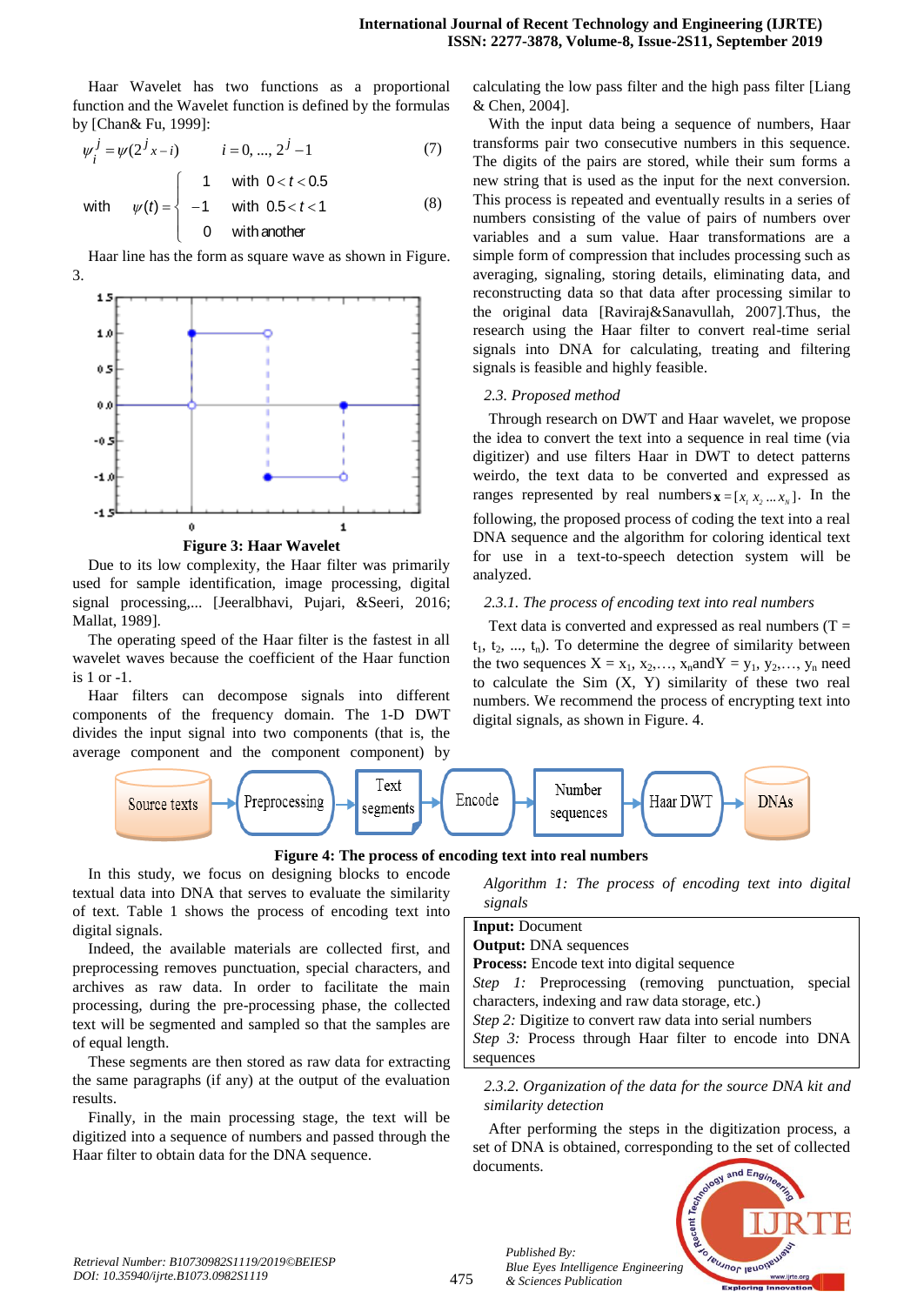#### **A Narrative Method for Evaluating Documents Similarity based on Unique Strings**

The DNA at the first value of the DNA incrementally is sorted. This arrangement allows the system to perform a binary search to identify whether the sorted DNA is similar to the DNA of a particular segment of the text. Thereby, the complexity of the text evaluation algorithm can be improved. It is possible to use the first value of DNA as a sort key since it is the approximate or sum value of the component values after the iteration step. So, at this point, if the values of the two DNA samples (a sample of the source text and an evaluation text sample) are the same, two text samples corresponding to these two DNAs will be identical.

The second step is to compare each group of DNA sequences the stored DNA of the source dataset. For each sample of DNA in the DNA group to be included in the comparison, we will look for binary in the data warehouse to determine which source DNA is at the first similarity to the most likely DNA. Next, the Euclidean distance between the two DNAs is calculated very simply by the following formula:

$$
d(\mathbf{x}, \mathbf{y}) = \|\mathbf{x} - \mathbf{y}\|_2^2
$$
 (9)

Therein,  $\mathbf{x} \in \Box^{1 \times N}$  and  $\mathbf{y} \in \Box^{1 \times N}$  respectively as the source DNA vector and the DNA vector under consideration. This Euclidean distance will be compared to a threshold level ε. If *d*(**x**, **y**) < ε, the two DNAs are considered to be identical and the position corresponding to the DNA under consideration is re-marked for the decision-making system after synthesizing all the DNA samples from the segment.

In this proposed approach, we have also considered large data processing with the encoding of text data into digital form, sorting the data in ascending order that allows binary search, as this is One of the fastest search methods when working with large data. In addition, DWT for computational complexity is only a linear function in each subset of sampling, so the proposed solution will be more effective in large data processing.

#### *2.3.3. Generic text colors algorithm*

Coloring the copy texts in the document file is necessary for performance evaluation, as well as showing the similarity between two texts. The text coloring, for instance, is to perform a match between the Word input file (.doc, .docx) and the documents in the system's data warehouse, after converting the text data into DNA. The same sentences and paragraphs will be implemented as the following model (see Figure 5).



**Figure 5: The model detection pattern marking the same content**

The steps to detect and mark the contents of the text that similar each other are introduced, as follows:

**Step 1:** To conduct a match between the input file (.doc) or .docx) and the data warehouse (source DNAs) of the system, depending on the field and specialty of the input text, the user can select the field corresponding to zoning, limiting the number of documents in the database when matched makes searching faster.

**Step 2:** Make a match of the DNA fragment of the document to be examined (input file) with the source DNA stored, indexed in the sorted database.

**Step 3:** Calculate the same rate and trace to retrieve the mark. After checking the DNA fragments of the text that needs to be checked against the source DNA stored in the system, the tool will keep track of the same paragraphs for access in the source documents.

**Step 4:** From the track of the sentence, the paragraph is the same from the source of other documents in the system, the tool will mark the comment, the paragraph is the same document, same year and same rate of the above.

**Step 5:** Mark and color. Depending on the level of the sentence, the system will change the format and color the text with the following levels:

Step 5.1: Similarity from 90% to 100%: red;

Step 5.2: Similarity from 70% to 89%: blue;

Step 5.3: Similarity from 50% to 69%: yellow.

Text highlighting and coloring algorithms are implemented as shown in Algorithm 2.

| Algorithm 2: Mark and color the similar paragraphs |  |  |  |  |  |  |  |  |  |
|----------------------------------------------------|--|--|--|--|--|--|--|--|--|
|----------------------------------------------------|--|--|--|--|--|--|--|--|--|

| <b>Input:</b> Text (.doc or .docx file)                               |  |  |  |  |  |  |  |
|-----------------------------------------------------------------------|--|--|--|--|--|--|--|
|                                                                       |  |  |  |  |  |  |  |
| Output: Text highlighted, highlighted copying suspects, and           |  |  |  |  |  |  |  |
| references to copied source documents                                 |  |  |  |  |  |  |  |
| <b>Process:</b>                                                       |  |  |  |  |  |  |  |
| Step 1: $n = CountSent(D_1)$ // Number of statements of the file      |  |  |  |  |  |  |  |
| to be tested $D_1$                                                    |  |  |  |  |  |  |  |
| <i>Step 2:</i> <b>For</b> <i>i</i> : = $1 \rightarrow n$              |  |  |  |  |  |  |  |
| <i>Step 2.1:</i> $m = \text{length}(W)$<br>// Number of sentences     |  |  |  |  |  |  |  |
| in the data store                                                     |  |  |  |  |  |  |  |
| <i>Step 2.2:</i> Extract $S_i$<br>// Split the ith sentence in $D_1$  |  |  |  |  |  |  |  |
| <i>Step 2.3:</i> Encode $S_i$<br>// Encodes the ith sentence in $D_1$ |  |  |  |  |  |  |  |
| into DNA                                                              |  |  |  |  |  |  |  |
| <i>Step 2.4:</i> <b>For</b> <i>j</i> : = 1 $\rightarrow$ <i>m</i>     |  |  |  |  |  |  |  |
| Step 2.4.1: $S_i = DNA_i$ // DNA of the jth sentence in W             |  |  |  |  |  |  |  |
| Step 2.4.2: If Match(Si, Sj) overlap (90% -100%): Insert              |  |  |  |  |  |  |  |
| note, fill in red                                                     |  |  |  |  |  |  |  |
| <i>Step 2.4.3:</i> IfMatch(Si, Sj) overlap (70% -89%): Insert         |  |  |  |  |  |  |  |
| note, fill in blue                                                    |  |  |  |  |  |  |  |
| Step 2.4.4: IfMatch(Si, Sj) overlap (50% -69%): Insert                |  |  |  |  |  |  |  |
| note, fill in yellow                                                  |  |  |  |  |  |  |  |
| Step 2.5: <b>EndFor</b> // End of loop for line Step 2.4              |  |  |  |  |  |  |  |
| Step 3: <b>EndFor</b> // End of loop for line Step 2.2                |  |  |  |  |  |  |  |
|                                                                       |  |  |  |  |  |  |  |



*Published By:*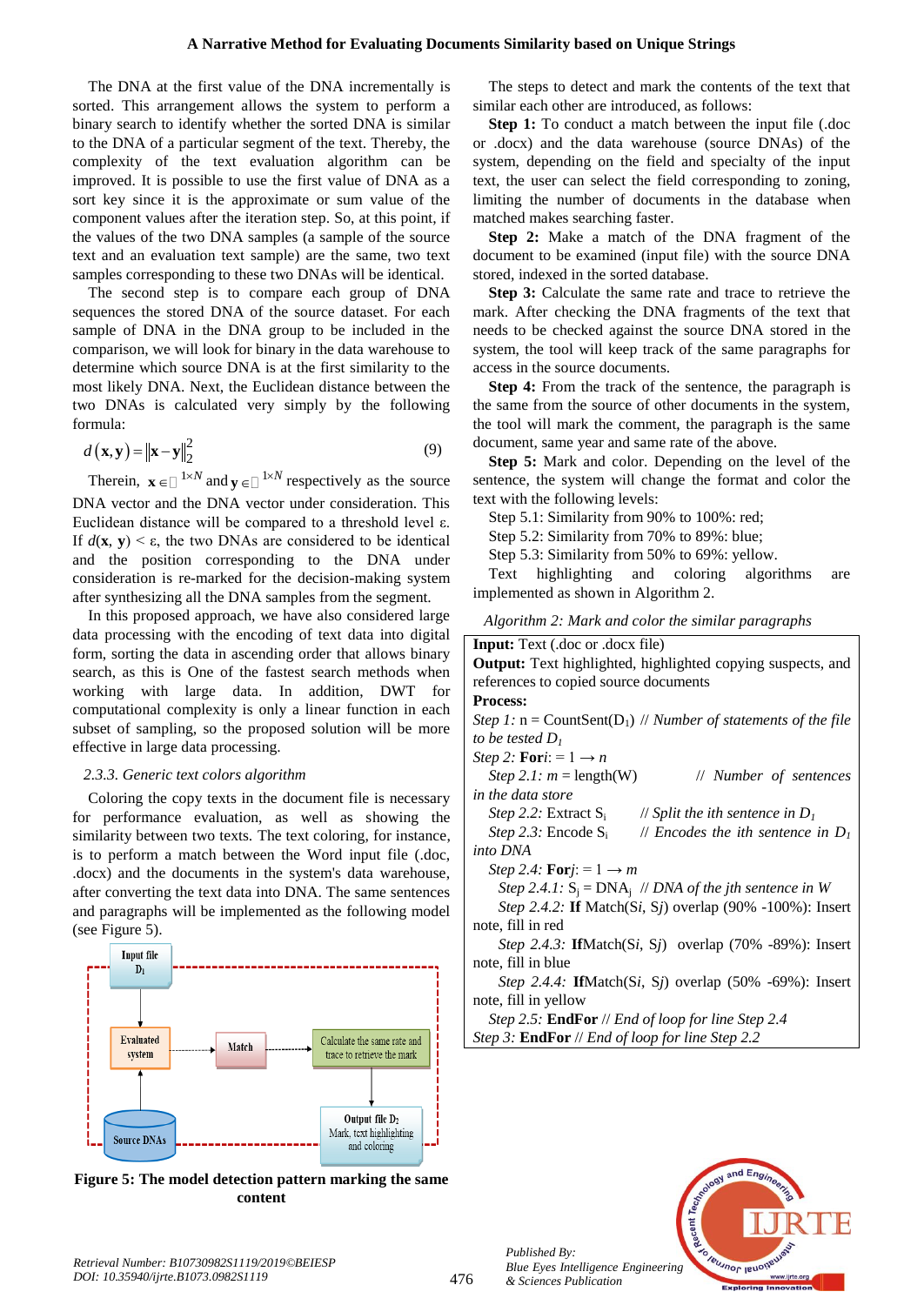# **III. EXPERIMENTAL RESULTS AND DISCUSSIONS**

# *3.1. Experiment on the PAN dataset*

In this paper, the PAN training data is used for implementing[PAN dataset, 2009]. The experimental data is conducted from the PAN training data in 2009 for each of the 100 suspected documents completely different from the data in the data warehouse via choosing the threshold value  $\varepsilon = 10^{-12}$  with achieved performance of precision (*prec*) and recall (*rec*) ratio over 99%.Experimentation on the PAN standard dataset is used by many research groups and laboratories around the world to evaluate methods of copy detection as well as the use of measurements for evaluation in field experiments. The experimental results using our proposed method for over 10 experiments are shown in Table 1.

| Table 1: Experimental results with threshold $\varepsilon = 10^{-12}$ |  |  |  |
|-----------------------------------------------------------------------|--|--|--|
|                                                                       |  |  |  |

| <b>Test order</b> | $ {\rm S} $ | D       | $prec(\%)$ | rec $\left(\frac{9}{6}\right)$ |
|-------------------|-------------|---------|------------|--------------------------------|
| 1                 | 13635       | 13543   | 99.94      | 99.27                          |
| 2                 | 12968       | 12880   | 99.94      | 99.26                          |
| 3                 | 21040       | 20950   | 99.91      | 99.49                          |
| 4                 | 15067       | 14916   | 99.93      | 98.93                          |
| 5                 | 16771       | 16637   | 99.89      | 99.09                          |
| 6                 | 17983       | 17930   | 99.91      | 99.62                          |
| 7                 | 15684       | 15582   | 99.91      | 99.26                          |
| 8                 | 14513       | 14422   | 99.94      | 99.32                          |
| 9                 | 14245       | 14151   | 99.89      | 99.23                          |
| 10                | 14860       | 14737   | 99.95      | 99.13                          |
| Average           | 15676.6     | 15574.8 | 99.92      | 99.26                          |

Indeed, as shown in Table 1, it is found that the proposed algorithm provides very high accuracy, given by the values of *prec* and *rec*. Figure 6 indicates the experimental results with threshold  $\varepsilon = 10^{-12}$ using our proposed method. The PAN results show that the results are completely reliable to evaluate algorithms, new approaches as well as algorithm proposed by us.



**Figure 6: Experimental results with threshold**  $\epsilon = 10^{-12}$ 

## *3.2. Implement the copy detection system*

In order to prove that the proposed method is significant to use in practice, a system for detecting copying and experimenting at the University of Danang, VietNam is proposed. Figure. 7 shows the interface of the copy detection.

| <b>PLAGIARISM DETECTION</b><br>PHÁT HIÊN SAO CHÉP |                         |                                     | 180                             | <b>BIG DATA</b>           |           |  |
|---------------------------------------------------|-------------------------|-------------------------------------|---------------------------------|---------------------------|-----------|--|
|                                                   | Giới thiệu<br>Trang chủ | Thống kê                            | Hồ Phan Hiếu<br><b>Tim kiếm</b> |                           |           |  |
| Bài cần kiểm tra                                  | UPLOAD BÀI MỚI          |                                     |                                 |                           |           |  |
| Upload bài mới                                    |                         |                                     |                                 |                           |           |  |
| Các yêu cầu kiểm tra                              |                         |                                     |                                 |                           |           |  |
| Kho dữ liêu                                       | Tiêu đề:                |                                     |                                 |                           |           |  |
| Upload bài mới                                    | Lĩnh vưc:               |                                     |                                 | ٠                         |           |  |
| Các bài đã upload                                 | Lĩnh vực 2:             |                                     |                                 | $\mathbf{v}$              |           |  |
| Bài đã import                                     | Cấp độ so:              | Trung binh                          |                                 | $\boldsymbol{\mathrm{v}}$ |           |  |
| Quản lý                                           | Gửi file:               | Chọn tệp Không có tệp nào được chọn |                                 |                           | Güri file |  |
| <b>Linh vucc</b>                                  |                         |                                     |                                 |                           |           |  |
| Tài khoản                                         |                         |                                     | <b>PARTICULARS</b>              |                           |           |  |
| Đăng xuất                                         |                         |                                     |                                 |                           |           |  |
| Đối mật khẩu                                      |                         |                                     |                                 |                           |           |  |

**Figure 7: User Interface**



*Published By:*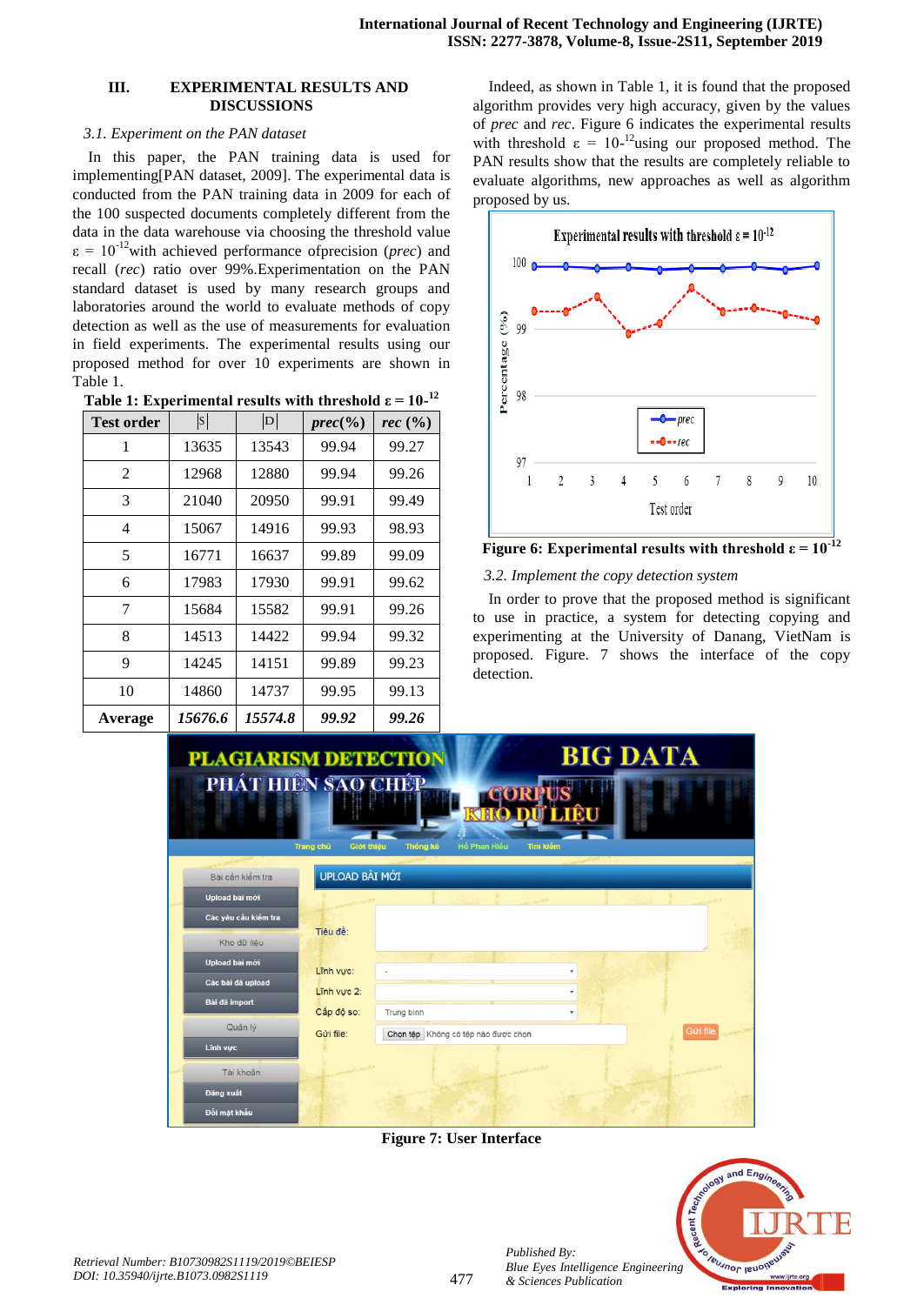# **A Narrative Method for Evaluating Documents Similarity based on Unique Strings**

An example of the same text will be highlighted, and annotated as shown in Figure. 8.



**Figure 8: Example of marking and coloring the same content on the document need to be tested**

The results of comparison and coloring the same paragraphs in the test document against other documents in the data warehouse. The red text is almost identical (90% - 100%), the green segment is very similar (70% - 89%). Clicking on the colored text shows the document's name, author, and the same percentage (%) of the document in the repository.

 Thus, after putting a document into the copy detection system, based on the proposed algorithm, the system will return a document with their paragraphs (if any) compared, colored, and marked as similar to the paragraphs of texts in the documents stored in the data warehouse.

 The system has met the requirements set and the results of the same paragraph detection with high accuracy. At present, there are nearly 2,000 documents in the assessment database, including doctoral dissertations, master theses, graduate student theses, scientific reports, scientific papers, etc. in many different fields. In the coming time, we will continue to update the new documents to the warehouse for higher coverage.

# **IV. CONCLUSION**

In this paper, a novel method for converting text into DNA sequences based on the DWT method and the Haar filter is proposed. Then, the proposed method is used for PAN data sets for evaluating. The similarity document detection shows that the proposed method is highly accurate for the dataset. In addition, we have proposed algorithms for marking, highlighting identical text snippets in the evaluation document and pointing out the copied documents in the data warehouse. The experiments are conducted on the real dataset of PAN with a selection threshold of  $\varepsilon = 10^{-12}$ , and getting the result is about 99% correct. Furthermore, the experimental results of this study are implemented for

evaluating documents similarity at the University of Danang in practice.

# **REFERENCES**

- 1. Aisyah, S. (2015). Computer networking company in business area. International Research Journal of Management, IT and Social Sciences, 2(7), 1-4. Retrieved from the state of  $\sim$ https://sloap.org/journals/index.php/irjmis/article/view/31 1
- Bin-Habtoor, A. S., & Zaher, M. A. (2012). A Survey on Plagiarism Detection Systems. *International Journal of Computer Theory and Engineering*, *4*(2), 185-188.
- 3. Chan, K. P., & Fu, W. C. (1999). Efficient time series matching by wavelets. *Proceedings of the 15th IEEE International Conference on Data Engineering,* (pp.126- 133). Sydney.
- 4. De, T. C., et al. (2014). Developing Plagiarism Detection System for Vietnamese University. *12th Vietnam - Japan International Joint Symposium*. Can Tho.
- 5. Gomaa, W. H., & Fahmy, A. A. (2013). A survey of text similarity approaches. *International Journal of Computer Applications,* 68(13), 13-18.
- 6. Hieu, H. P., Hung, V. T., & Ngoc Anh, N. T. (2018). DNA Sequences Representation Derived from Discrete Wavelet Transformation for Text Similarity Recognition. In H. Q. Thuy (Ed.), *Modern Approaches for Intelligent Information and Database Systems* (pp. 75-85). Springer SCI Book.
- 7. Hourrane, O., &Benlahmar, E. H. (2017). Survey of Plagiarism Detection Approaches and Big data Techniques related to Plagiarism Candidate Retrieval. *Proceedings of the 2nd international Conference on Big Data, Cloud and Applications,* (pp.



*Retrieval Number: B10730982S1119/2019©BEIESP DOI: 10.35940/ijrte.B1073.0982S1119*

*Published By:*